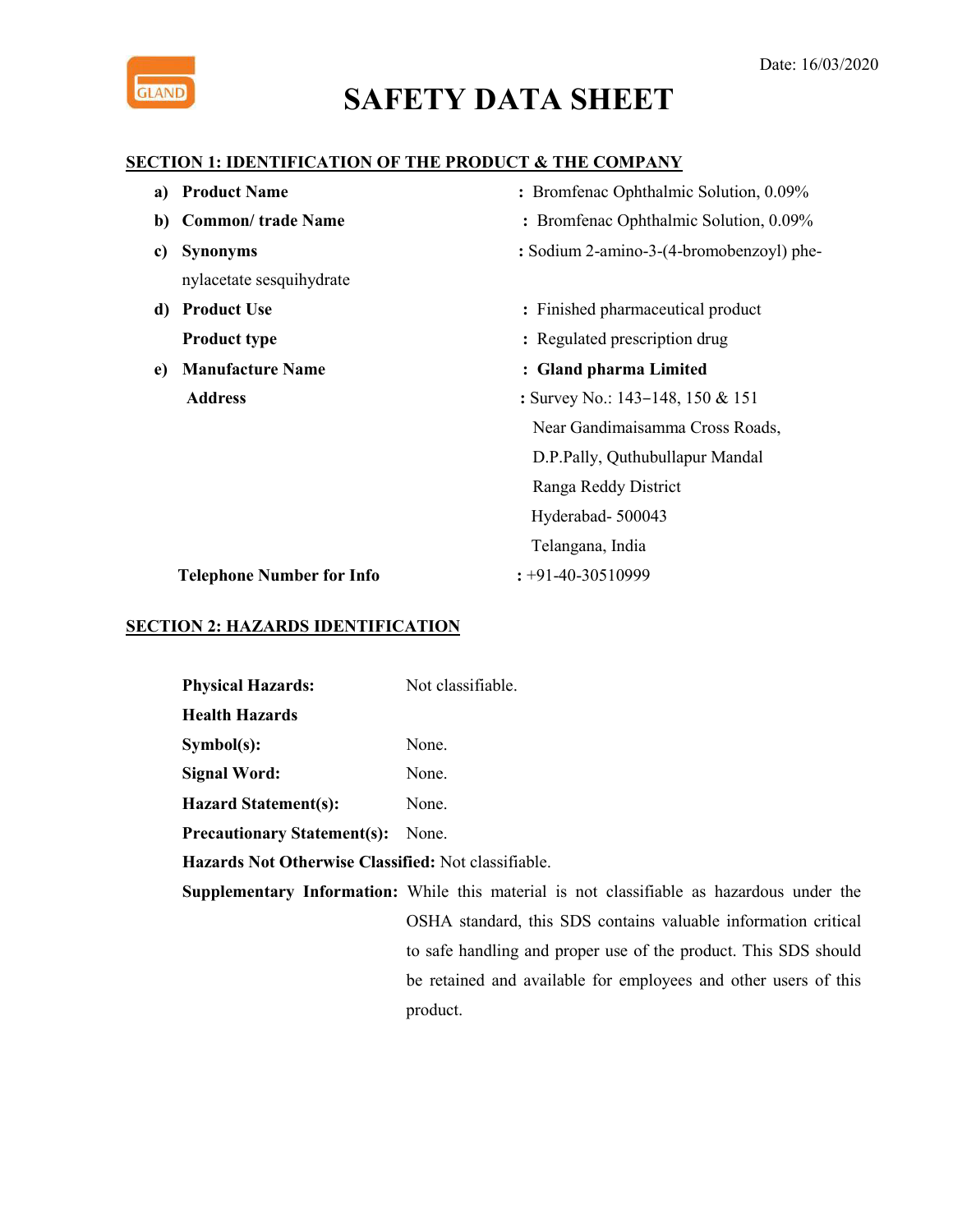

### **SECTION 3 – COMPOSITION AND INGRIDIENTS**

| <b>Chemical Name</b>               | <b>CAS</b><br><b>Number</b> | <b>Synonyms</b>                                                               | <b>Chemical</b><br>Formula | <b>Molecular</b><br>Weight | Percentage |
|------------------------------------|-----------------------------|-------------------------------------------------------------------------------|----------------------------|----------------------------|------------|
| <b>Bromfenac</b><br>Sodium Hydrate | 120638-55-<br>3             | Sodium 2-amino-<br>$3-(4-$<br>bromobenzoyl)<br>phenylacetate<br>sesquihydrate | C15H11BrNNaO3•<br>1½H2O    | 383.17                     | 0.1035%    |

\*The formula also contains Benzalkonium Chloride, 0.005% w/w; Boric Acid, Disodium Edetate, Polysorbate 80, Povidone K-30, Purified Water, Sodium Borate, and Sodium Sulfite Anhydrous. Sodium Hydroxide may be used to adjust pH.

#### **SECTION 4 - FIRST AID MEASURES**

#### **Description of First Aid Measures**

- **Eye Contact** : Remove from source of exposure. Move individual(s) to fresh air. Check for and remove any contact lenses. Flush with copious amounts of water for at least 20 minutes. Effects of exposure may be delayed. If irritation persists or signs of toxicity occur, seek medical attention. Provide symptomatic/supportive care as necessary. Ensure that medical personnel are aware of the material(s) involved and are aware of precautions to protect themselves.
- **Skin Contact :** Remove from source of exposure. Remove and isolate contaminated clothing and shoes. Flush with copious amounts of water for at least 20 minutes. If irritation persists or signs of toxicity occur, seek medical attention. Provide symptomatic/supportive care as necessary. Ensure that medical personnel are aware of the material(s) involved and are aware of precautions to protect themselves.
- **Inhalation :** Remove from source of exposure. Move individual(s) to fresh air. Give artificial respiration if individual(s) are not breathing and call emergency medical service. If signs of toxicity occur, seek medical attention. Provide symptomatic/supportive care as necessary. Ensure that medical personnel are aware of the material(s) involved and are aware of precautions to protect themselves.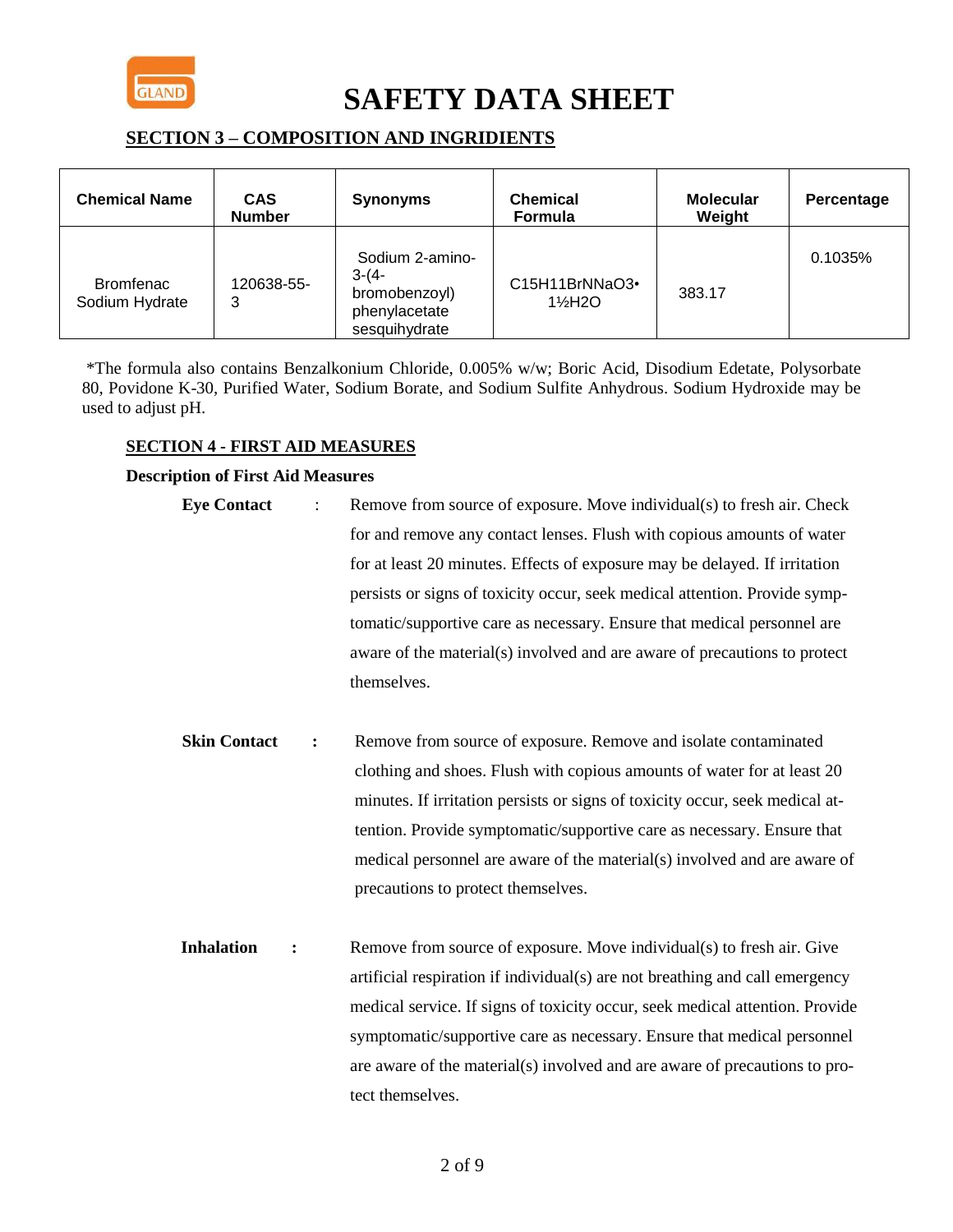

**Ingestion:** If a person vomits place them in the recovery position so that vomit will not reenter the mouth and throat. Rinse mouth. Keep victim warm and quiet. Loosen tight clothing such as a collar, tie, belt or waistband. If swallowed, seek medical advice immediately and show the container or label. Treat symptomatically and supportively. Ensure that medical personnel are aware of the material(s) involved and take precautions to protect themselves. Effects of exposure (ingestion) to substance may be delayed.

| <b>Protection of First-Aiders:</b> | Use personal protective equipment (see section 8). |
|------------------------------------|----------------------------------------------------|
| <b>Signs and Symptoms:</b>         | Eye and skin irritation with some individuals.     |

#### **Medical Conditions Aggravated**

**by Exposure:** Eye contact may cause irritation or an allergic type reaction. Avoid unnecessary exposure. Pre-existing liver or gastrointestinal conditions may be aggravated.

**Notes to Physician:** Treat supportively and symptomatically.

#### **SECTION 5: FIRE-FIGHTING MEASURES**

**Suitable Extinguishing Media:** Use water, carbon dioxide, dry chemical or foam as necessary.

**Unsuitable Extinguishing Media:** With small quantities use carbon dioxide extinguisher. For large fires use ample quantities of water with dry chemicals or foam as necessary.

#### **Specific Hazards Arising from the Chemical:**

**Hazardous Combustion Products:** Products of combustion are toxic.

**Other Specific Hazards:** Not determined.

**Special Protective Equipment/** 

**Precautions for Firefighters:** Wear self-contained breathing apparatus and full and protective gear.

#### **SECTION 6: ACCIDENTAL RELEASE MEASURES**

| <b>Personal Precautions:</b>                                                 | Use personal protective equipment recommended in Section 8 of     |  |  |
|------------------------------------------------------------------------------|-------------------------------------------------------------------|--|--|
|                                                                              | this document and isolate the hazard area.                        |  |  |
| <b>Personal Protective Equipment:</b> For personal protection see section 8. |                                                                   |  |  |
| <b>Methods for Cleaning Up:</b>                                              | Pick up in the most efficient manner. Absorb spill with inert ma- |  |  |
|                                                                              |                                                                   |  |  |

terial (e.g. vermiculite, sand or earth), then place in suitable con-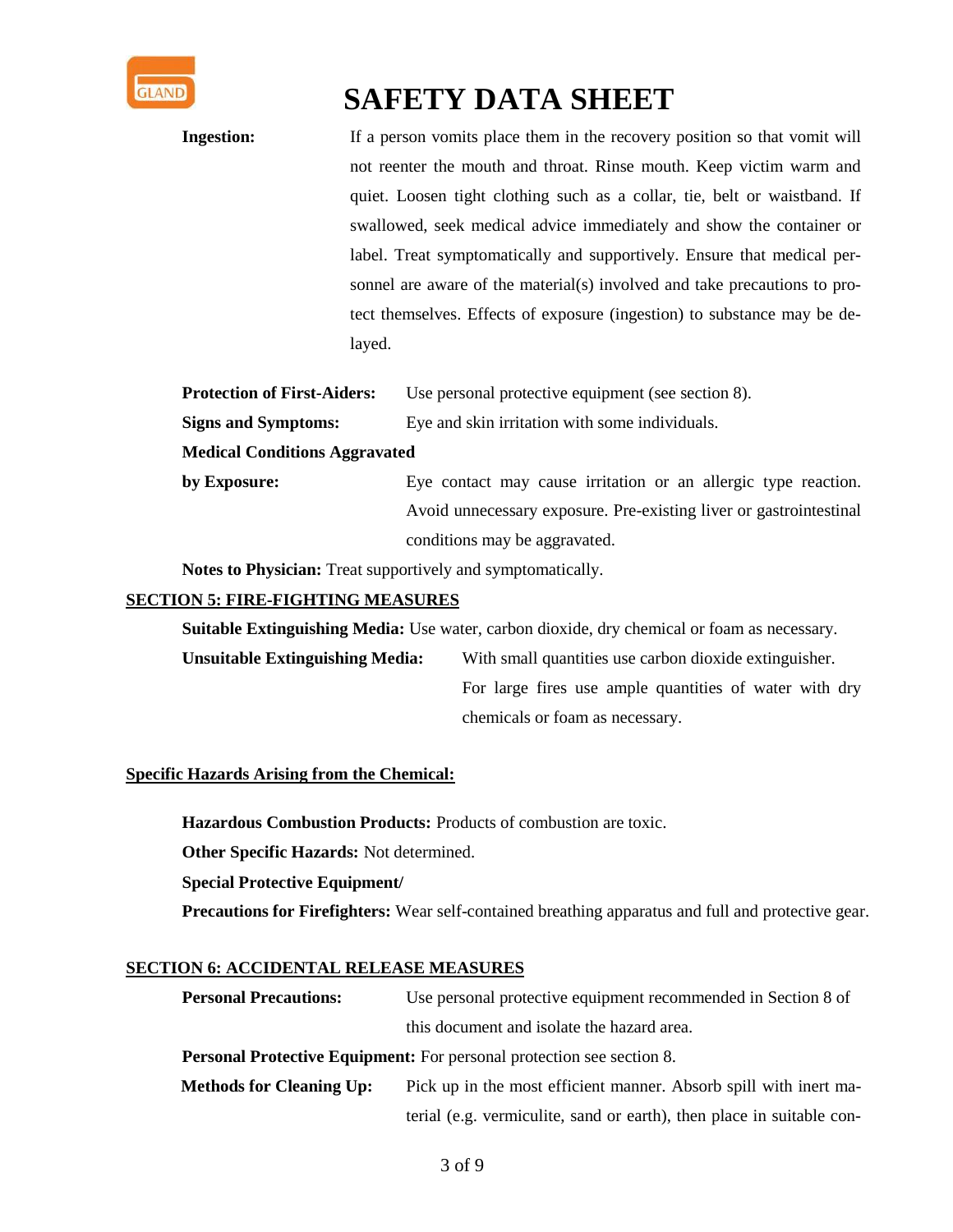

tainer. Contain the spill to prevent drainage into sewers, drains or

streams.

**Environmental Precautions:** No data available.

**Reference to Other Sections:** Refer to Sections 8, 12 and 13 for further information.

#### **SECTION 7: HANDLING AND STORAGE**

Precautions for Safe Handling: Handle in accordance with product label and/or product insert information. Handle in accordance with good industrial hygiene and safety practices.

#### **Conditions for Safe Storage,**

**Including Any Incompatibilities:** Store container tightly closed in a cool, dry, well-ventilated location at  $59^{\circ}F - 77^{\circ}F$ . Keep container closed when not in use. Protect from freezing, protect from light. Store according to label

and/or product insert information.

**Specific End Use:** Pharmaceuticals.

#### **SECTION 8: EXPOSURE CONTROLS/PERSONAL PROTECTION**

**Occupational Exposure**

| <b>Guidelines: Common or</b><br><b>Chemical Name</b> | <b>Employee Exposure Limits</b> |
|------------------------------------------------------|---------------------------------|
| Bromfenac Sodium Hydrate                             | Not established.                |

| <b>Engineering Controls:</b>   | Not required for the normal use of this product. Engineering con-   |
|--------------------------------|---------------------------------------------------------------------|
|                                | trols should be used as the primary means to control exposures.     |
| <b>Respiratory Protection:</b> | Where respirators are deemed necessary to reduce or control oc-     |
|                                | cupational exposures, use NIOSH-approved respiratory protection     |
|                                | and have an effective respirator program in place (applicable U.S.  |
|                                | regulation OSHA 29 CFR 1910.134).                                   |
| <b>Eyes Protection:</b>        | Safety glasses with side shields are recommended. Face shields or   |
|                                | goggles may be required if splash potential exists or if corrosive  |
|                                | materials are present. Approved eye protection (e.g., bearing the   |
|                                | ANSI Z87 or CSA stamp) is preferred. Maintain eyewash facili-       |
|                                | ties in the work area.                                              |
| <b>Hand Protection:</b>        | Chemically compatible gloves are recommended For handling           |
|                                | solutions, ensure that the glove material is protective against the |
|                                | solvent being used. Use handling practices that minimize direct     |
|                                | hand contact. Employees who are sensitive to natural rubber (la-    |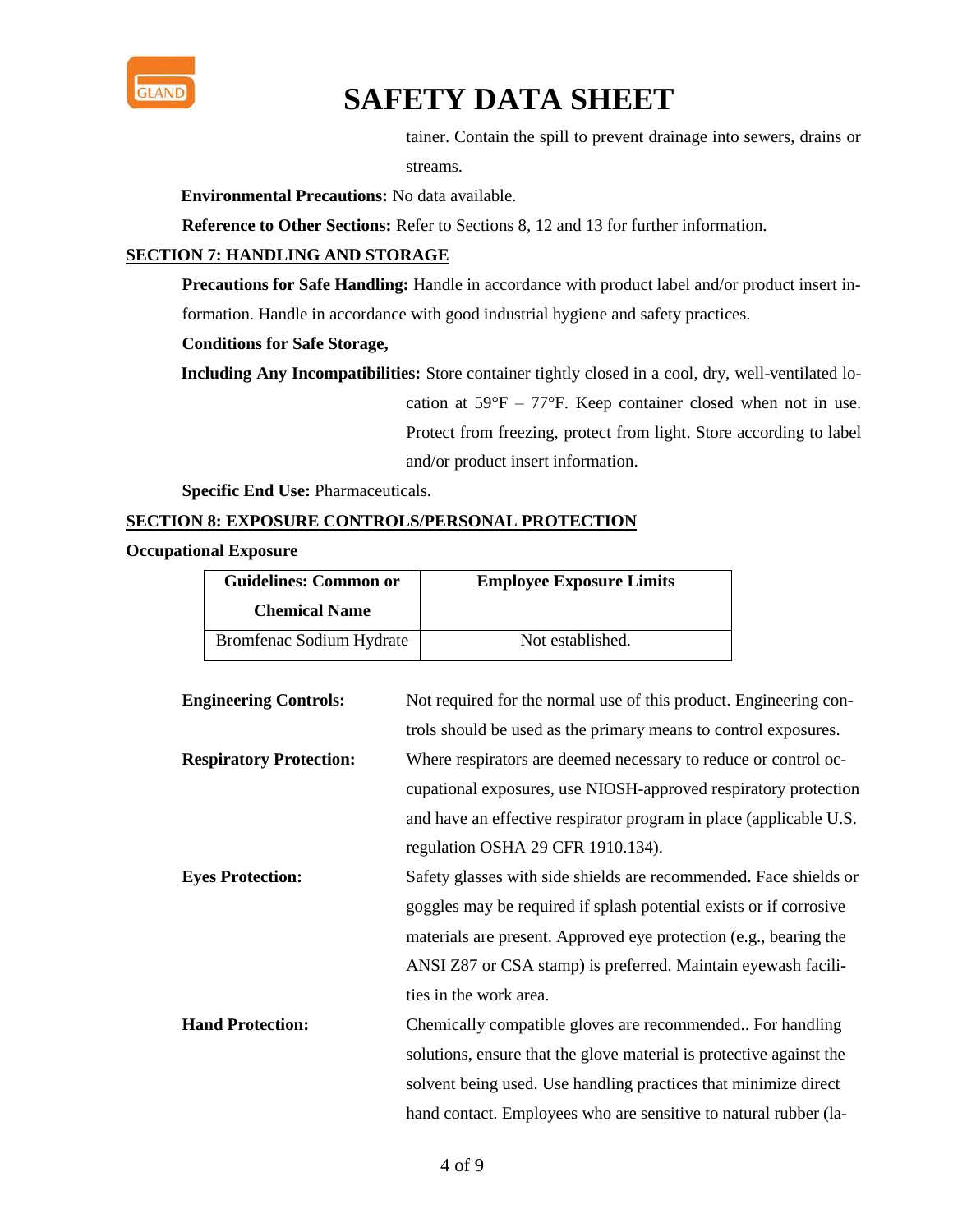

tex) should use nitrile or other synthetic non-latex gloves. Use of powdered latex gloves should be avoided due to the risk of latex allergy.

**Skin Protection:** Wear protective laboratory coat, apron, or disposable garment when working with large quantities.

### **SECTION 9: PHYSICAL AND CHEMICAL PROPERTIES**

| <b>Physical State/Color:</b>                         | Clear, yellow to orange yellow solution. |
|------------------------------------------------------|------------------------------------------|
| Odor:                                                | No data available.                       |
| <b>Odor Threshold:</b>                               | No data available.                       |
| pH:                                                  | 8.3.                                     |
| <b>Melting Point:</b>                                | No data available.                       |
| <b>Freezing Point:</b>                               | No data available.                       |
| <b>Boiling Point:</b>                                | No data available.                       |
| <b>Flash Point:</b>                                  | No data available.                       |
| <b>Evaporation Rate:</b>                             | No data available.                       |
| <b>Flammability (solid, gas):</b>                    | No data available.                       |
| <b>Flammability Limit - Lower:</b>                   | No data available.                       |
| <b>Flammability Limit - Upper:</b>                   | No data available.                       |
| <b>Vapor Pressure:</b>                               | No data available.                       |
| <b>Vapor Density:</b>                                | No data available.                       |
| <b>Relative Density:</b>                             | No data available.                       |
| Solubility(ies):                                     | Miscible in water.                       |
| <b>Partition Coefficient</b>                         |                                          |
| (n-octanol/water):                                   | No data available.                       |
| <b>Auto-Ignition Temperature:</b>                    | No data available.                       |
| <b>Decomposition Temperature:</b> No data available. |                                          |
| <b>Viscosity:</b>                                    | No data available.                       |

#### **SECTION 10: STABILITY AND REACTIVITY**

**Reactivity:** No data available. **Chemical Stability:** Stable under recommended storage conditions. Avoid sources of ignition. **Possibility of Hazardous Reactions:** Will not occur. **Conditions to Avoid (e.g., static**  discharge, shock, or vibration): No data available. **Incompatible Materials:** Strong oxidizer.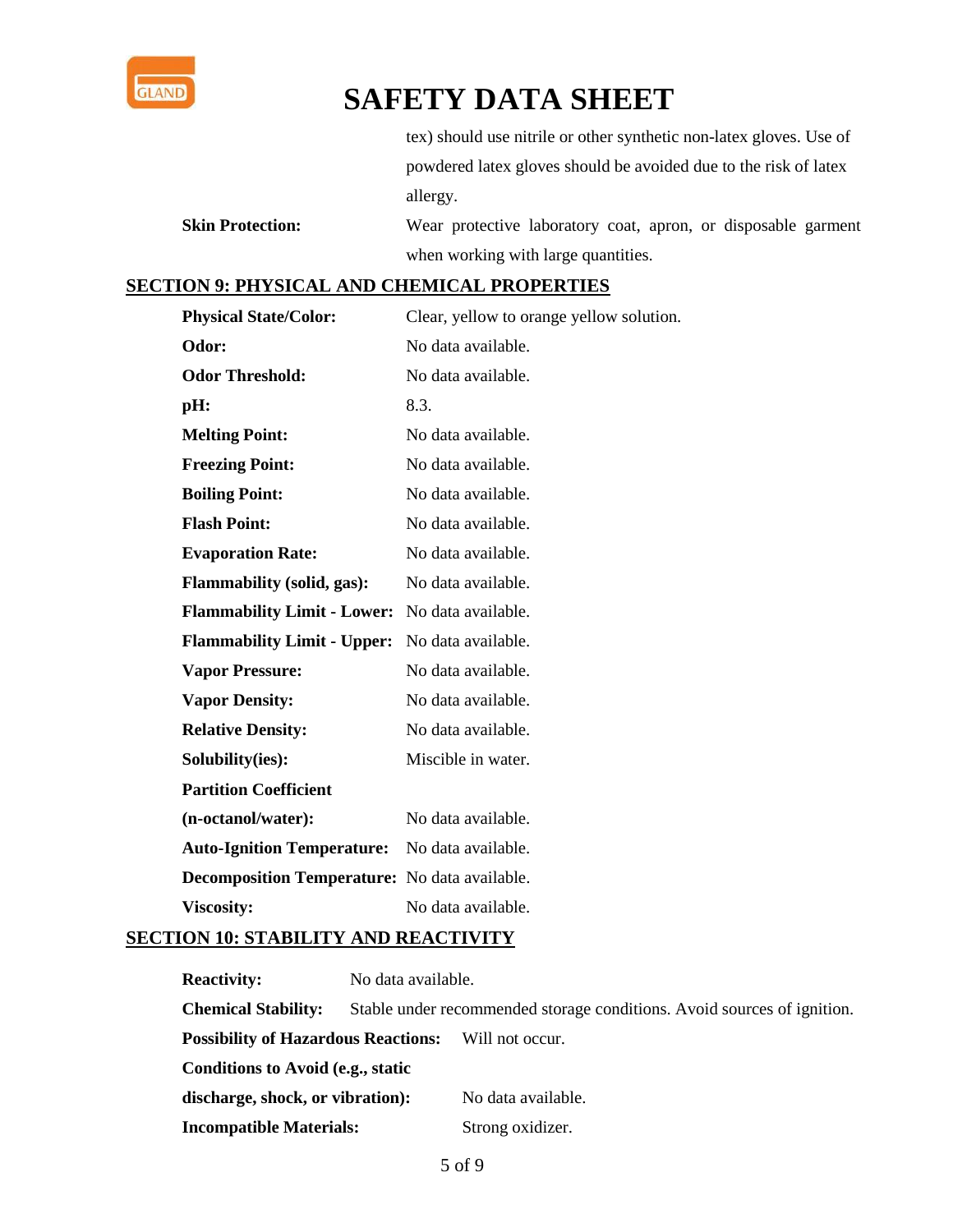

#### **Hazardous Decomposition**

**Products:** Does not undergo explosive decomposition.

### **SECTION 11: TOXICOLOGICAL INFORMATION**

### **Information on the Likely Routes of Exposure:**

| <b>Inhalation:</b>                       | No data available.                                                  |  |  |
|------------------------------------------|---------------------------------------------------------------------|--|--|
| <b>Ingestion:</b>                        | Slightly toxic by ingestion. Harmful if swallowed. Ingestion of     |  |  |
|                                          | large doses may cause central nervous system effects, including     |  |  |
|                                          | drowsiness, dizziness and vision disorders. Effects of ingestion of |  |  |
|                                          | lower doses, as present in the ophthalmic solution, are unknown.    |  |  |
|                                          | Avoid unnecessary exposure.                                         |  |  |
| <b>Skin Contact:</b>                     | May cause skin irritation to some individuals.                      |  |  |
| <b>Eye Contact:</b>                      | May cause eye irritation to some individuals.                       |  |  |
| <b>Symptoms Related to the Physical,</b> |                                                                     |  |  |
| <b>Chemical and Toxicological</b>        |                                                                     |  |  |
| <b>Characteristics:</b>                  | See Section 4. To the best of our knowledge, the chemical, physi-   |  |  |
|                                          | cal and toxicological properties have not been thoroughly investi-  |  |  |
|                                          | gated.                                                              |  |  |
| <b>Delayed and Immediate Effects of</b>  |                                                                     |  |  |
| <b>Exposure:</b>                         | No data available.                                                  |  |  |
| <b>Acute Toxicity – Oral:</b>            | No data available.                                                  |  |  |
| <b>Acute Toxicity – Dermal:</b>          | No data available.                                                  |  |  |
|                                          |                                                                     |  |  |
| <b>Acute Toxicity - Inhalation:</b>      | No data available.                                                  |  |  |
| <b>Corrosivity:</b>                      | No data available.                                                  |  |  |
| <b>Dermal Irritation:</b>                | No data available.                                                  |  |  |
| <b>Eye Irritation:</b>                   | No data available.                                                  |  |  |
| <b>Sensitization:</b>                    | No data available.                                                  |  |  |
| <b>Toxicokinetics/Metabolism:</b>        | No data available.                                                  |  |  |
| <b>Target Organ Effects:</b>             | No data available.                                                  |  |  |
| <b>Reproductive Effects:</b>             | No data available.                                                  |  |  |
| <b>Carcinogenicity:</b>                  | No data available.                                                  |  |  |
| National Toxicology Program (NTP):       | Not considered to be a carcinogen.                                  |  |  |
| International Agency for Research on     |                                                                     |  |  |
| Cancer (IARC):                           | Not considered to be a carcinogen.                                  |  |  |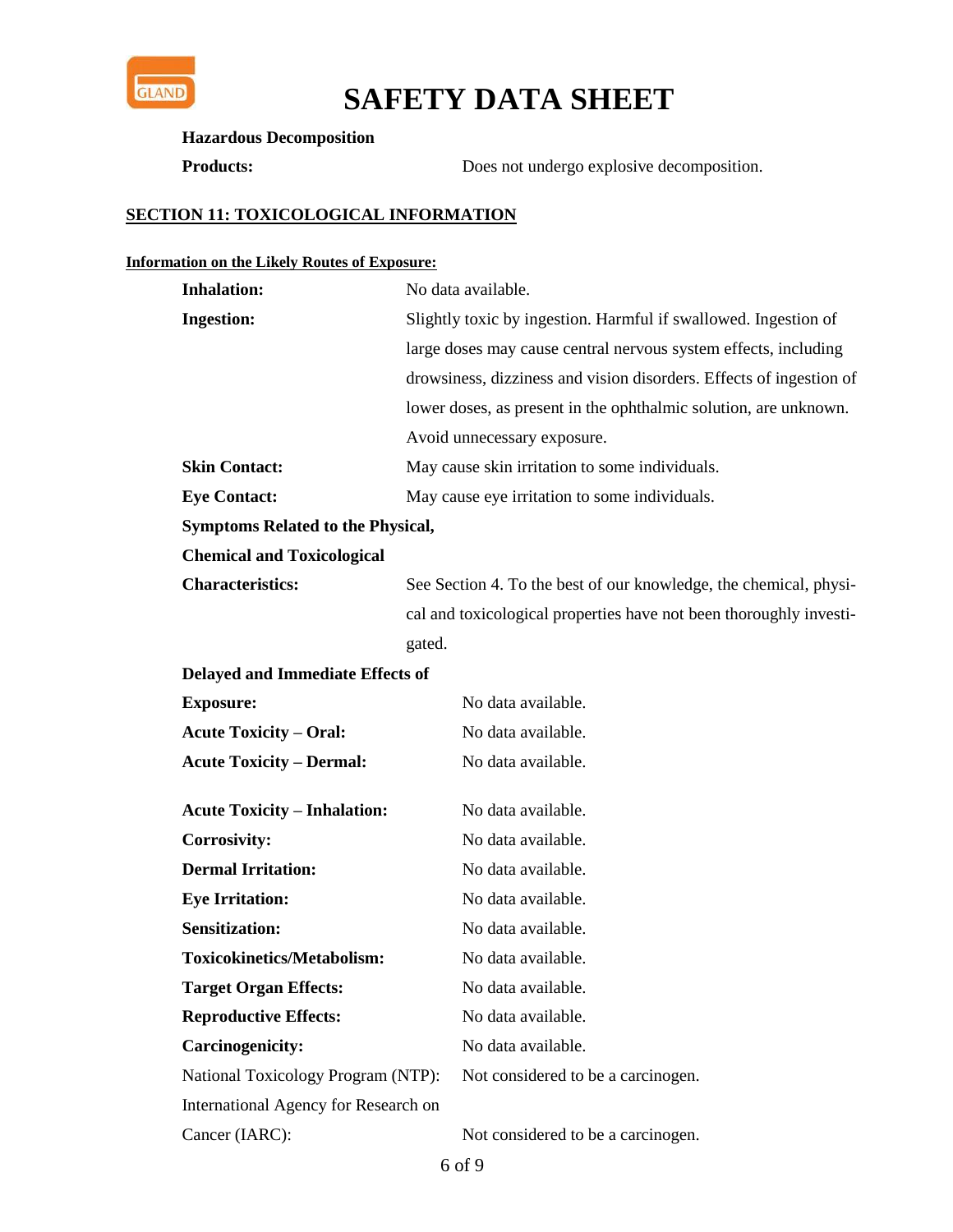

Occupational Safety and Health

| Administration (OSHA):    | Not considered to be a carcinogen. |
|---------------------------|------------------------------------|
| <b>Mutagenicity:</b>      | No data available.                 |
| <b>Aspiration Hazard:</b> | No data available.                 |

### **SECTION 12: ECOLOGICAL INFORMATION**

| <b>Ecotoxicity</b>                                |                    |  |  |
|---------------------------------------------------|--------------------|--|--|
| <b>Aquatic:</b>                                   | No data available. |  |  |
| Terrestrial:                                      | No data available  |  |  |
| Persistence and Degradability: No data available. |                    |  |  |
| <b>Bioaccumulative Potential:</b>                 | No data available. |  |  |
| <b>Mobility in Soil:</b>                          | No data available. |  |  |
| <b>Mobility in Environment:</b>                   | No data available. |  |  |
| <b>Other Adverse Effects:</b>                     | No data available. |  |  |

### **SECTION 13: DISPOSAL CONSIDERATIONS**

Dispose of all waste in accordance with Federal, State and Local regulations.

### **SECTION 14: TRANSPORT INFORMATION**

| <b>UN Number:</b>                                  | Not applicable. |                                        |  |
|----------------------------------------------------|-----------------|----------------------------------------|--|
| <b>UN Proper Shipping Name:</b>                    | Not applicable. |                                        |  |
| <b>Transport Hazard Class(es):</b> Not applicable. |                 |                                        |  |
| <b>Packing Group:</b>                              | Not applicable. |                                        |  |
| <b>Department of Transportation:</b>               |                 | Not regulated as a hazardous material. |  |
| <b>International Air Transport</b>                 |                 |                                        |  |
| <b>Association (IATA):</b>                         |                 | Not regulated as a dangerous good.     |  |
| <b>International Maritime Dangerous</b>            |                 |                                        |  |
| Good (IMDG):                                       |                 | Not regulated as a dangerous good.     |  |

### **SECTION 15: REGULATORY INFORMATION**

| <b>US Federal Regulations:</b><br><b>Toxic Substance Control Act</b> |             |
|----------------------------------------------------------------------|-------------|
| (TSCA):                                                              | Not listed. |
| <b>CERCLA Hazardous Substance</b>                                    |             |
| and Reportable Quantity:                                             | Not listed. |
| <b>SARA 313:</b>                                                     | Not listed. |
| <b>SARA 302:</b>                                                     | Not listed. |
| <b>State Regulations</b>                                             |             |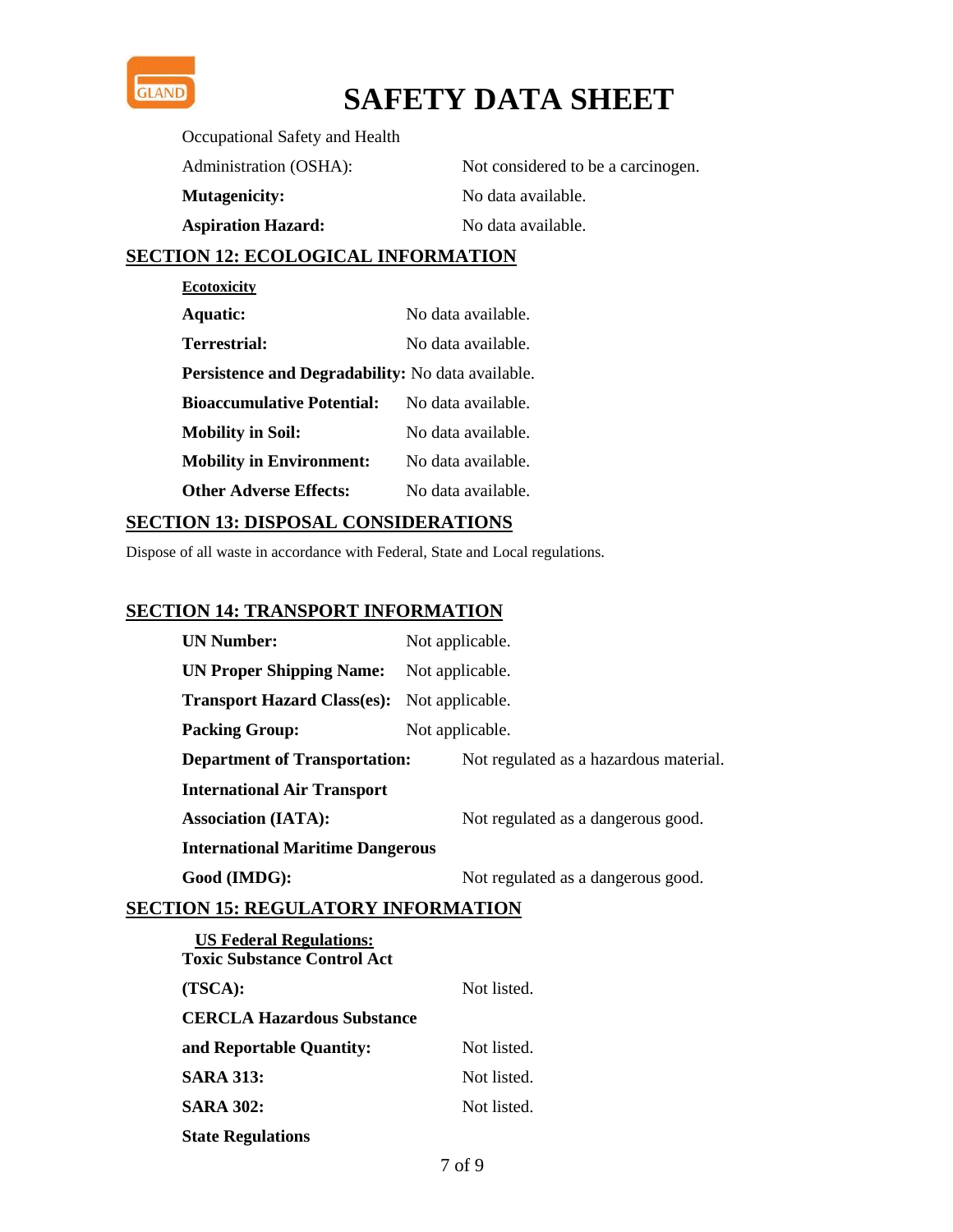

#### **California Proposition 65:** Not listed.

### **SECTION 16: OTHER INFORMATION:**

As of the date of issuance, we are providing available information relevant to the handling of this material in the workplace. All information contained herein is offered with the good faith belief that it is accurate. THIS SAFETY DATA SHEET SHALL NOT BE DEEMED TO CREATE ANY WAR-RANTY OF ANYKIND (INCLUDING WARRANTY OF MERCHANTABILITY OR FITNESS FOR A PARTICULARPURPOSE). In the event of an adverse incident associated with this material, this safety data sheet is not intended to be a substitute for consultation with appropriately trained personnel. Nor is this safety data sheet intended to be a substitute for product literature which may accompany the finished product.

**Glossary:** This glossary contains definitions of general terms used in SDSs. Not all of these Glossary terms will apply to this SDS.

| <b>AIHA</b>       | American Industrial Hygiene Association                                           |
|-------------------|-----------------------------------------------------------------------------------|
| <b>CAS Number</b> | <b>Chemical Abstract Service Registry Number</b>                                  |
| <b>CERCLA</b>     | Comprehensive Environmental Response Compensation and Liability Act (of<br>1980)  |
| <b>CHAN</b>       | <b>Chemical Hazard Alert Notice</b>                                               |
| <b>CHEMTREC</b>   | <b>Chemical Transportation Emergency Center</b>                                   |
| <b>DOT</b>        | Department of Transportation                                                      |
| <b>EPA</b>        | <b>Environmental Protection Agency</b>                                            |
| <b>HEPA</b>       | High Efficiency Particulate Air (Filter)                                          |
| <b>IARC</b>       | International Agency for Research on Cancer                                       |
| <b>ICAO/IATA</b>  | International Civil Aviation Organization/International Air Transport Association |
| <b>IMO</b>        | <b>International Maritime Organization</b>                                        |
| <b>KOW</b>        | <b>Octanol/Water Partition Coefficient</b>                                        |
| <b>LEL</b>        | Lower Explosive Limit                                                             |
| <b>MSDS</b>       | <b>Material Safety Data Sheet</b>                                                 |